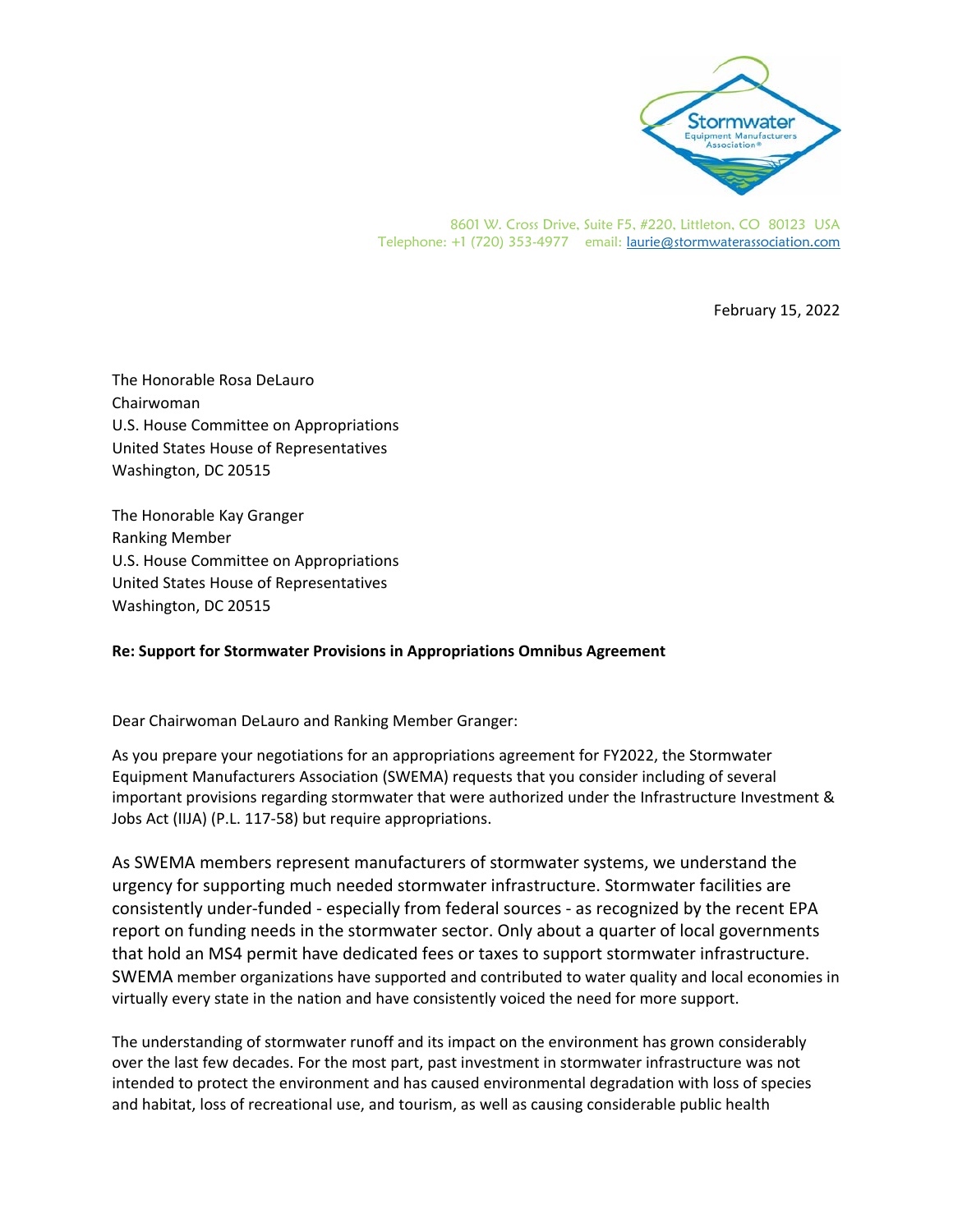

## 8601 W. Cross Drive, Suite F5, #220, Littleton, CO 80123 USA Telephone: +1 (720) 353-4977 email: laurie@stormwaterassociation.com

concerns. Surface and ground waters are of national‐security level importance as the US holds some of the largest reserves of fresh water in the world. The degradation of these water reserves due to the discharge of untreated and contaminated stormwater from poorly maintained, underfunded systems can be seen now. The requested funds will help protect the US water reserves into the future.

Significantly, changes to rainfall patterns, including increased rainfall intensity and frequency, have been observed over the past several years and are projected to continue. These changes are stressing existing infrastructure, and changing how stormwater systems need to be designed and upgraded. Considerable risks exist related to future runoff conditions and that failure to invest adequately now will almost guarantee much greater flooding and related disaster events in the future. Future disasters will come at a much higher cost to the environment and the national economy than making the investment today.

The American Society of Civil Engineer's 2021 Infrastructure Report Card included stormwater as a separate category for the first time with an inaugural grade of "D" given to stormwater. This reflects the dire condition of stormwater infrastructure. Results from the Water Environment Federation's 2020 Needs Assessment Survey suggests that an annual funding gap of \$8.5 billion exists in our sector.

Specifically, SWEMA requests that the following provisions authorized for funding in the IIJA be included in the FY2022 appropriations omnibus package:

- \$25M for establishment of 3‐5 Centers of Excellence for Stormwater Control Infrastructure Technologies (CESCITs) (IIJA Sect. 50217)
- \$500M for the Healthy Streets program, which includes a focus on high albedo road surfaces and porous pavements (IIJA Sect. 11406)
- \$50M for community planning and implementation grants for stormwater or watershed‐based planning investments (IIJA Sect. 50217)
- \$280M/yr for Overflow and Stormwater Grants (OSG) program over 5 years ‐ \$1.4B total (IIJA Sect. 50204)
- \$125M/yr for resiliency grants over 5 years ‐ \$625M total (IIJA Sect. 50205)
- \$125M/yr for alternative source water pilot program, including stormwater ‐ \$625M total (IIJA Sect. 50203)
- \$50M over 5 years for small & medium POTW circuit riders technical assistance, including stormwater management (IIJA Sect. 50206)
- \$250M WIFIA over 5 years and only one credit rating letter requirement now (IIJA Sect. 50215)
- \$5M to complete the Clean Watersheds Needs Survey, including more data on stormwater infrastructure needs (IIJA Sect. 50220)
- New EPA rural and low‐income ratepayer assistance program (IIJA Sect. 50109)